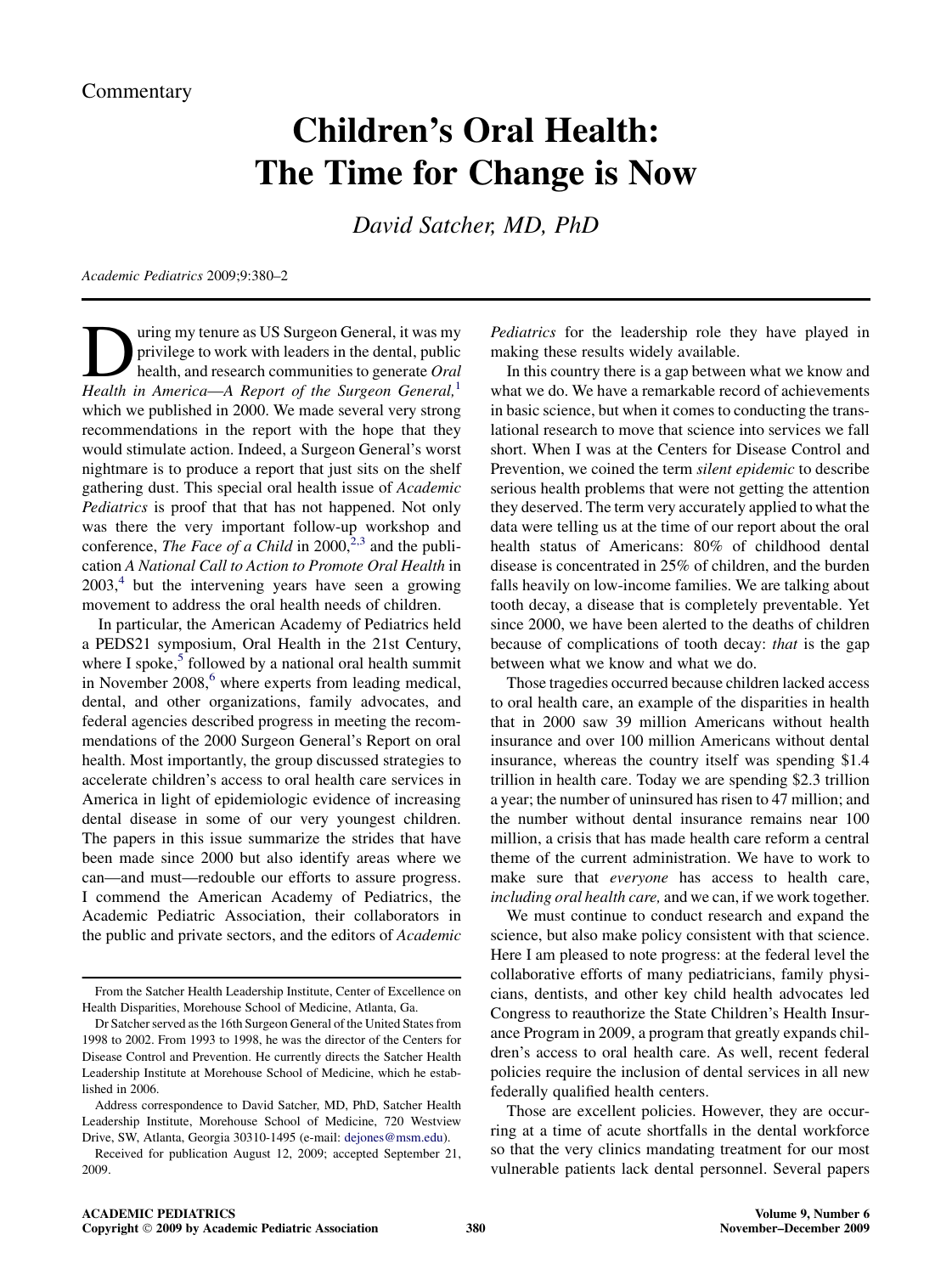in this special edition address this critical workforce shortage in both the private and public sectors, parsing a range of demographic, cultural, educational, financial, and insurance barriers, which we described initially in the Surgeon General's Report, and which in many cases have worsened over the decade. Gratifyingly, the authors also discuss programs already in place or in prospect to resolve the shortage, either through additional training of pediatricians or family physicians or the creation of new categories of health care workers skilled to provide routine oral health care. For the most part, these new oral care skills are being applied to children under the age of 5. Not only are these critical years of growth and development, but they also provide a window of opportunity to educate and guide parents on all they can do to promote healthy eating, regular exercise, appropriate oral hygiene, and all the other factors that contribute to oral and general health.

Much of our current knowledge of the health status of Americans comes from the Department of Health and Human Services' updates and goals for the decade in *Healthy People 2010.*<sup> $\prime$ </sup> In that context we can take pride in the notable expansion of the average lifespan in America. But when we look at the quality of life of older people and not just the number of years they live, we find that many have significant health problems. Moreover, we tend to forget that the quality of life of these older Americans is not something that began at age 65; it reflects how they were treated as children. There is no better example of that than oral health. In our report we noted that 30% of adults over age 65 were edentulous. Their loss of quality of life affects what they eat, how they communicate, whether they shy away from social contacts, and how they feel about themselves. What they are experiencing as seniors reflects what they lacked as children, whether it was exposure to fluoride, healthy diets, regular dental visits and preventive treatments, or other factors that promote oral health. So in our report we emphasized recommendations to prevent oral diseases in children to promote lifelong oral health.

We also emphasized a second goal in our report: to target racial and ethnic disparities in oral health, recommendations that were also in keeping with the goals of Healthy People 2010. Here we identified as critical the need to improve access to care, but we underscored that family history, in terms of genetic and biological factors, as well as the physical and social environment, were also critical determinants of health. And of all of them, we said that behavior as it reflects and responds to all the other factors is the most important of all. Behavior is part of what children learn in their social environment.

Although we had been aware of the importance of the physical environment for some time (for example, the effects of environmental lead on children), we hadn't thought enough about the social environment, which turns out to be much more important than we ever appreciated. The World Health Organization recently released a landmark report by the Commission on Social Determinants of Health,<sup>[8](#page-2-0)</sup> based on studies in countries throughout the world. The report documents changes in immune factors

and other long-term health and social consequences for individuals living in poor environments who did not get the care they needed as children. Children are at the beginning of their lives; clearly, we have a moral obligation to intervene early and work with families so children can develop in a nurturing environment with the prospect of long-term benefits for their health and well-being.

Today we need a collaborative and integrated approach to oral and general health that includes social as well as biological determinants. For that we need leadership in our communities to ensure that children are getting the care they need. It is one thing to talk about good nutrition for oral and overall health, but if the community is not supportive, it's not going to happen. We are making some progress in the schools with regard to healthier snacks, but progress is not going to happen in the community if there are no decent grocery stores in the neighborhood or if there is no safe place where children can play.

It will take leadership in the community, particularly leadership by health professionals who can bring their expertise to formulating policies and programs. We invite oral health professionals, along with all child health professionals, to partner with families and others to strengthen our communities by supporting needed changes, not just in oral health care, but in all the other elements essential for healthy communities.<sup>[9](#page-2-0)</sup>

The papers selected for this special issue of Academic Pediatrics are broad in scope, addressing key oral health determinants with elements that  $McKinlay<sup>10</sup>$  $McKinlay<sup>10</sup>$  $McKinlay<sup>10</sup>$  has termed upstream (putting the right policies in place), midstream (building components into communities, such as adequate workforce and grocery stores with healthy food), and downstream (providing guidance to parents and patients by health professionals, for example). As we have noted, the papers detail what has happened—as well as what has *not* happened—since the Surgeon General's Report. It is noteworthy that pediatricians and family physicians, who see very young children, have become sensitized to the importance of oral health and have initiated measures to expand their competencies, and in this way, relieve some of the workforce shortage. It will be important as well for general dentists to become skilled in treating toddlers and assume more active roles as community leaders. We are beginning to attack the barriers in the social and physical environment that contribute to unhealthy lifestyles, but it will take the concerted efforts of all the players and policymakers from the local community on up to the federal level. As such, they are a reminder that progress takes time. We published a report on mental health in America in 1999 and only now, almost a decade later, has Congress finally passed the act mandating parity between mental and physical health.

What is most encouraging is that these papers reflect a commitment to bringing the key players together, promoting collaboration and breaking down the traditional barriers between medicine and dentistry, with professionals in both camps finding common cause with leaders in the public and private sectors at all levels of society. That is the way to achieve success—the way to close the